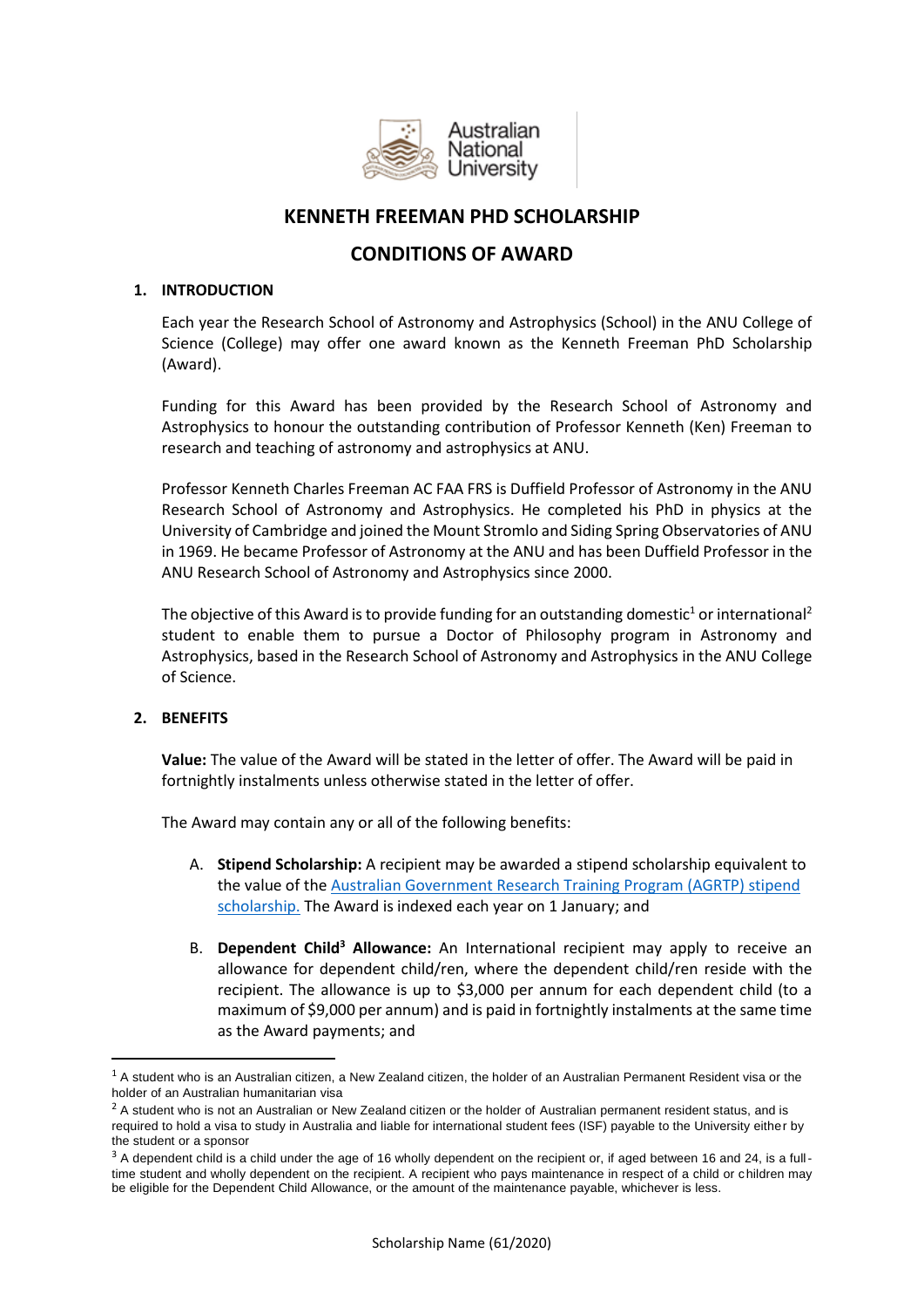C. **Relocation Reimbursement:** A recipient may be eligible to claim a reimbursement as a one-off payment to assist with relocation costs, including those in respect of the recipient's spouse, de facto partner, and dependent child or children, incurred in commencing their HDR program. Where a claim for a relocation reimbursement is in respect of a recipient's spouse, de facto partner, or dependent child or children, they must accompany the recipient to take up his/her program, or join the recipient within 12 months of the recipient commencing their HDR program.

Recipients who are resident outside the Australian Capital Territory, or who are permanently resident outside Australia at the time of application, may be eligible to receive a one-off relocation reimbursement capped at a maximum of \$1,000 for Domestic students, or \$2,500for International students, towards the costs of moving to take up their HDR program, on production of original tax invoice/receipts.

Insurance, accommodation and meal costs related to relocation cannot be claimed. Applications for relocation reimbursement must be submitted within 12 months of the recipient commencing their HDR program. No relocation reimbursement is payable after this time or after the Award ceases; and

D. **Thesis Allowance:** A recipient may be eligible to claim a reimbursement of up to \$500 for services associated with the production of their thesis, in accordance with the [thesis allowance requirements.](https://www.anu.edu.au/students/program-administration/assessments-exams/theses-reimbursement)

## **3. DURATION**

- (a) The duration of the full-time Award will be 3 years, less;
	- i. periods of enrolment already undertaken for the degree; and
	- ii. such shorter period as is stated in the letter of offer.
- (b) A recipient may apply for an extension of the stipend scholarship by completing the [Manage my Degree](https://idp2.anu.edu.au/idp/profile/SAML2/Redirect/SSO;jsessionid=node0jyz49wjcbe40lhbxn445zcfe888037.node0?execution=e1s1) – HDR form. The maximum period of extension is 6 months. An extension may be sought only where the program has been delayed by circumstances beyond the recipient's control.

## **4. PROGRAM LEAVE**

Periods of program leave must be taken in accordance with the Research Awards Rule.

a) Unpaid Program Leave

A recipient may apply for unpaid program leave on personal grounds. If the leave does not exceed a total period of 12 months during the duration of the Award, the recipient may resume the Award at the completion of the leave.

Program leave exceeding a total of 12 months will only be considered where there are exceptional circumstances beyond the control of the recipient and must be approved by the Delegate Authority in the College.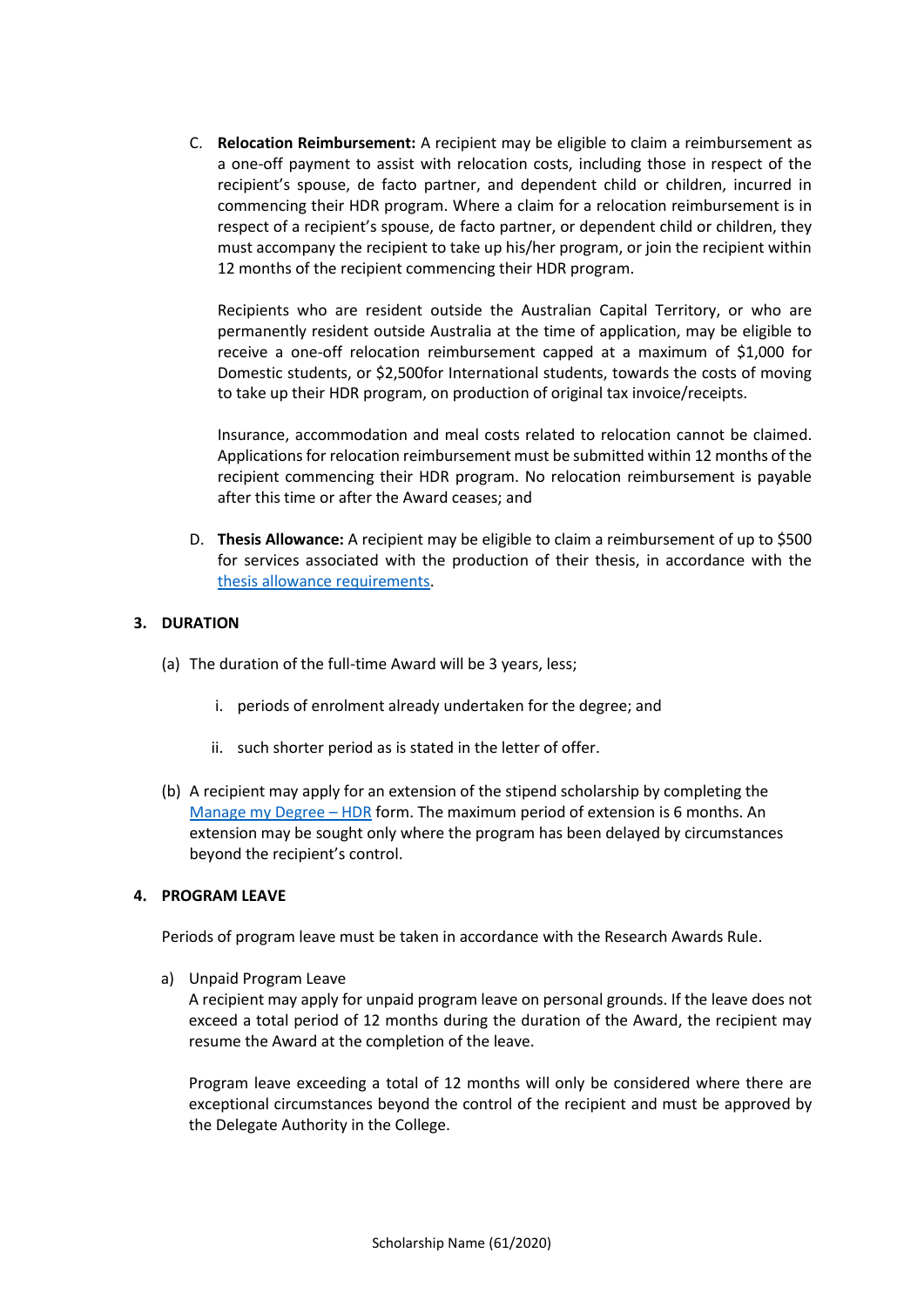Unpaid program leave is aggregated and awarded only in one-week blocks for a full-time recipient and two-week blocks for a part-time recipient.

A recipient must apply for unpaid program and scholarship leave by completing the relevant section of the [Manage my Degree](https://idp2.anu.edu.au/idp/profile/SAML2/Redirect/SSO;jsessionid=node0jyz49wjcbe40lhbxn445zcfe888037.node0?execution=e1s1) - HDR form in ISIS.

b) Paid Recreation Leave

A recipient is entitled to a maximum of 20 working days paid recreation leave for each year of the Award. Leave entitlement may be accrued over the life of the Award but are forfeited when the Award ceases.

A recipient must apply in writing to their Chair of Panel.

Paid recreation leave does not extend the duration of the Award.

c) Paid Medical Leave

A recipient is entitled to a maximum of 10 working days of paid medical leave for each year of the Award. Leave entitlements may be accrued over the life of the Award but are forfeited when the Award ceases.

A recipient must apply in writing to their Chair of Panel.

Paid medical leave does not extend the duration of the Award.

d) Additional Paid Leave

A recipient is entitled to additional paid medical or carer's leave to a maximum of 60 working days on provision of a medical certificate. Medical certificates must:

- i. be signed by a registered medical practitioner;
- ii. state the likely duration of the required leave; and
- iii. certify that the recipient requires the leave for medical/caring reasons.

Additional paid medical leave is aggregated and awarded only in one-week blocks for a fulltime recipients and two-week blocks for a part-time recipients.

A recipient may apply for additional paid medical leave by completing the relevant section of th[e Manage my Degree -](https://idp2.anu.edu.au/idp/profile/SAML2/Redirect/SSO;jsessionid=node0jyz49wjcbe40lhbxn445zcfe888037.node0?execution=e1s1) HDR form in ISIS.

Additional paid leave extends the duration of the Award.

e) Paid Parental Leave

Recipients who have completed 12 months of their Award and are the primary caregiver of a new child (by birth or legal adoption) are entitled to a maximum of 60 working days paid parental leave.

Paid parental leave is aggregated and awarded only in one-week blocks for a full-time recipients and two-week blocks for a part-time recipient.

Recipients may apply for paid parental leave by completing the relevant section of the [Manage my Degree -](https://idp2.anu.edu.au/idp/profile/SAML2/Redirect/SSO?execution=e1s1) HDR form in ISIS.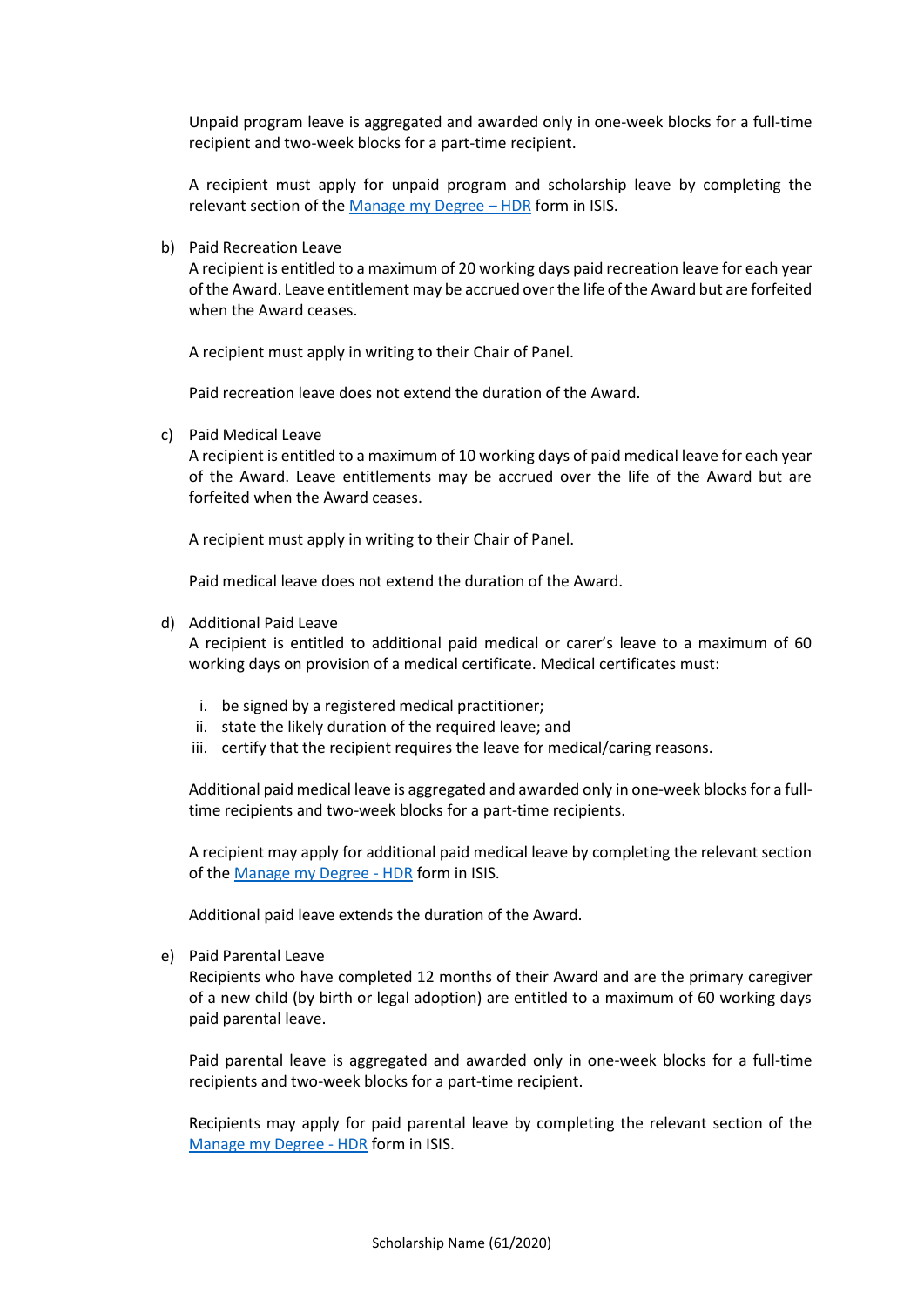Paid parental leave extends the period of duration of the Award.

f) Paid Partner Parental Leave

Recipients who have completed 12 months of their Award and who are the partner of a person who is the primary caregiver of a new child (by birth or legal adoption) may be entitled to five days paid partner parental leave. The University may require the recipient to provide evidence of the date of birth or adoption.

Paid partner parental leave is aggregated and awarded only in one-week blocks for a fulltime recipients and two-week blocks for a part-time recipient.

Recipients may apply for paid partner parental leave by completing the relevant section of the [Manage my Degree -](https://idp2.anu.edu.au/idp/profile/SAML2/Redirect/SSO?execution=e1s1) HDR form in ISIS.

Paid partner parental leave extends the duration of the Award.

## **5. ELIGIBILITY**

The Award will be available each year to a prospective or continuing domestic or international student who:

- a) is enrolled or enrolling full-time in a program of study for the degree of Doctor of Philosophy in Astronomy and Astrophysics, based in the Research School of Astronomy and Astrophysics in the ANU College of Science; and
- b) has demonstrated First class honours (H1), or demonstrated equivalent requirements.

### **6. SCHOLARSHIP APPLICATION**

No application for the Award is required as eligible students who have indicated their interest will be automatically considered.

## **7. SELECTION**

Selection will be made on the basis of:

- a) Academic merit;
- b) Effective use of funds; and
- c) Demonstrated intention to meet the Objective/s; and
- d) Discipline research interests.

Other factors such as referee reports and the successful completion of PhD research progress milestones for current students may also be taken into account.

The selection committee will be chaired by the Director of the Research School of Astronomy and Astrophysics or delegate and will include the School's HDR Convenor and at least one more senior academic to be appointed by the Chair of the selection committee.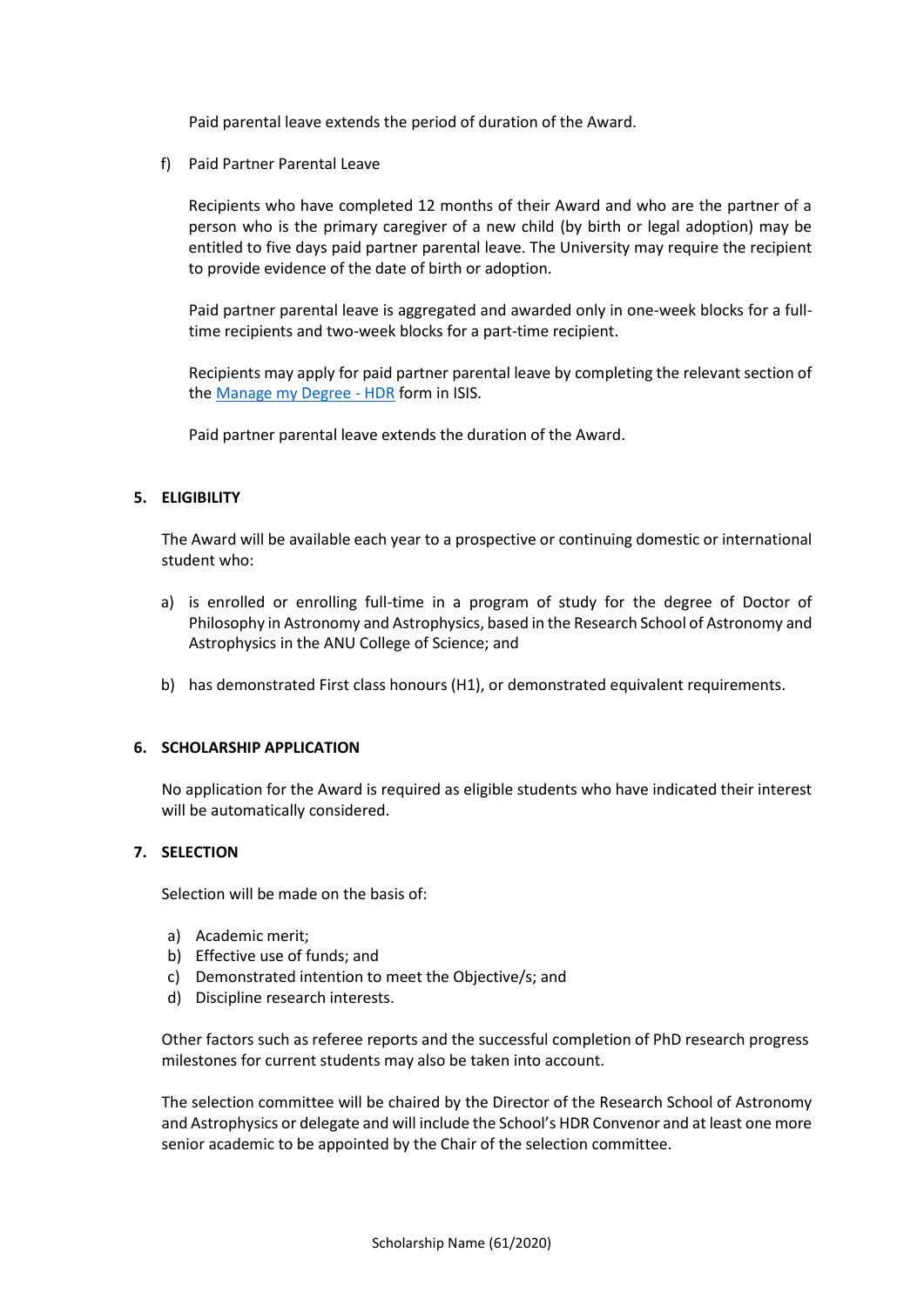The selection committee may make no Award if it considers there is no student of sufficient merit. Where funds permit, the selection committee may also:

- a) Vary the number of Awards; and/or
- b) Offer the Award at other times.

## **8. CONCURRENT HOLDING OF AWARDS**

A recipient is permitted to hold other scholarships, awards, grants and bursaries concurrently with this Award, provided the terms of the other scholarship permits this also.

However a recipient may not receive another allowance, award, grant or bursary to undertake the proposed program, which exceeds the value of 75 per cent of the Award stipend.

#### **9. DEFERMENT**

The Award must be taken up no later than the date specified in the letter of offer, unless otherwise approved.

## **10. ONGOING ELIGIBILITY**

A recipient is required to remain enrolled full-time in an eligible program of study for the degree of Doctor of Philosophy at the Australian National University.

A part-time Award may be offered or approved if the recipient has reasons acceptable to the University which preclude full-time study for part or all of the program of study. In such cases the University must be satisfied that the reasons relate to caring commitments, a medical condition, a disability or other circumstance which limits the recipient's capacity to undertake full-time study.

#### **11. SUSPENSION OF AWARD**

A recipient may apply to the College for suspension of their Award. A suspension may be appropriate if a recipient is studying at another institution and receives an award for that study. In these circumstances the duration of the Award will be reduced by the periods of study undertaken towards the degree during suspension of the Award (unless the study was undertaken overseas as part of a Commonwealth Government financially supported international postgraduate research scholarship or award).

The University may suspend the Award where a recipient has:

- a) outstanding fees; or
- b) an outstanding debt with the University; or
- c) outstanding HDR program milestone/s; or
- d) been found to be in breach of a statute, rule or policy or procedure of the University.

The Award will be suspended when at least 5 working days have passed since the University advised the recipient in writing that the milestones, debt and/or fees are outstanding, until the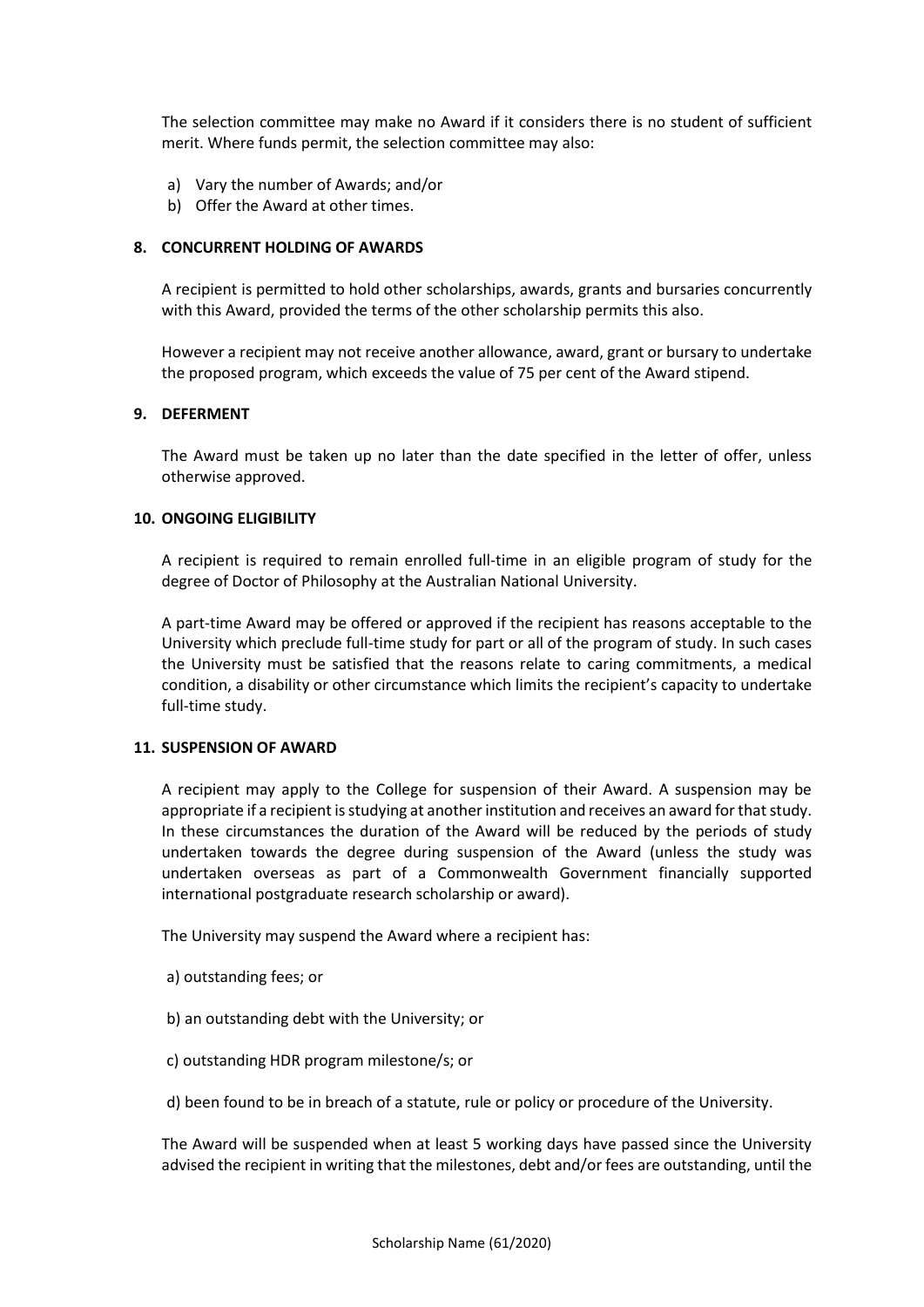milestones have been met or the outstanding fees and/or debt have been paid. Under these circumstances, the recipient will forfeit payment of the Award for the period of time that their Award is suspended.

#### **12. END OF AWARD**

The Award ends:

- a) at the conclusion of the period outlined in section 3; or
- b) on submission of the thesis for examination; or

c) on the date on which the recipient withdraws or ceases to attend the University other than for approved absences.

The Award may be terminated if a recipient is found to be in breach of a statute, rule, policy or procedure of the University.

## **13. REPAYMENT OF FUNDS**

A recipient who is taking leave from their program, or changing their enrolment intensity from full-time to part-time, must submit the prescribed [Manage My Degree -](https://idp2.anu.edu.au/idp/profile/SAML2/Redirect/SSO?execution=e1s1) HDR form in a timely manner and, where possible in advance, in order to avoid receiving an overpayment of their Award. In circumstances where an overpayment does occur, these will be recovered in accordance with the ANU Procedure - Overpayments.

#### **14. PROVIDING FALSE OR MISLEADING INFORMATION**

The offer of the Award is based on the information provided by the student to the University. An Award may be withdrawn at any stage if incorrect, false or misleading information is provided or relevant information is withheld. This includes circumstances where the false information is unrelated to the assessment of the Award.

## **15. VARIATION TO CONDITIONS OF AWARD**

In exceptional circumstances, these Conditions of Award may be varied by the Dean on the recommendation of the Chair of the selection committee.

#### **16. TAXATION AND CENTRELINK**

Recipients are responsible for seeking taxation and Centrelink advice regarding their own individual circumstances. Scholarships, grants or awards may be regarded as taxable income in some circumstances.

For information on how the Award may affect Centrelink benefits, please refer to: <http://www.humanservices.gov.au/customer/enablers/income/>

#### **17. ACCOMMODATION**